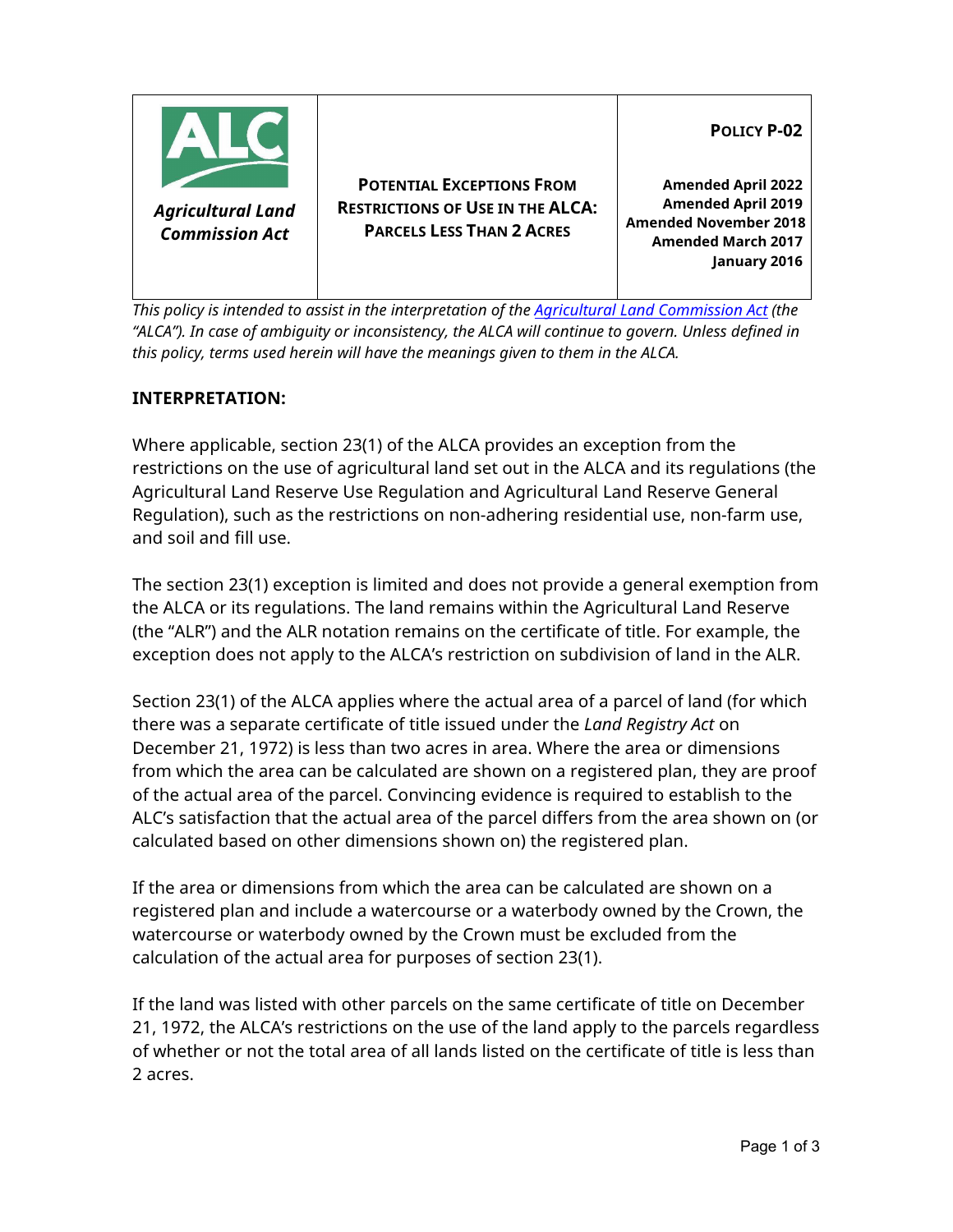Landowners inquiring with the ALC about the applicability of section 23(1) to a parcel of agricultural land should include the following documents:

- 1. The registered plan that created the parcel;
- 2. The certificate of title for the parcel that was in effect on December 21, 1972;
- 3. The certificate of title that cancelled item 2 (i.e. the subsequent certificate of title); and
- 4. The current certificate of title if it is different from documents 2 or 3.



*Certificates of Title on December 21, 1972*

## **ROLE OF LOCAL GOVERNMENTS:**

Local governments do not determine whether section 23(1) of the ALCA applies to a parcel. If landowners contact local governments to inquire about the applicability of section 23(1) to a parcel of agricultural land, they should be directed to the ALC.

When section 23(1) of the ALCA applies to a parcel, the parcel is not subject to the ALCA's restrictions on the use of agricultural land. The ALCA's restriction on subdivision of ALR land continues to apply, and therefore:

• An approving officer may not approve a subdivision of the parcel unless the subdivision is permitted under section 25 or 45 of the ALCA or its regulations; and